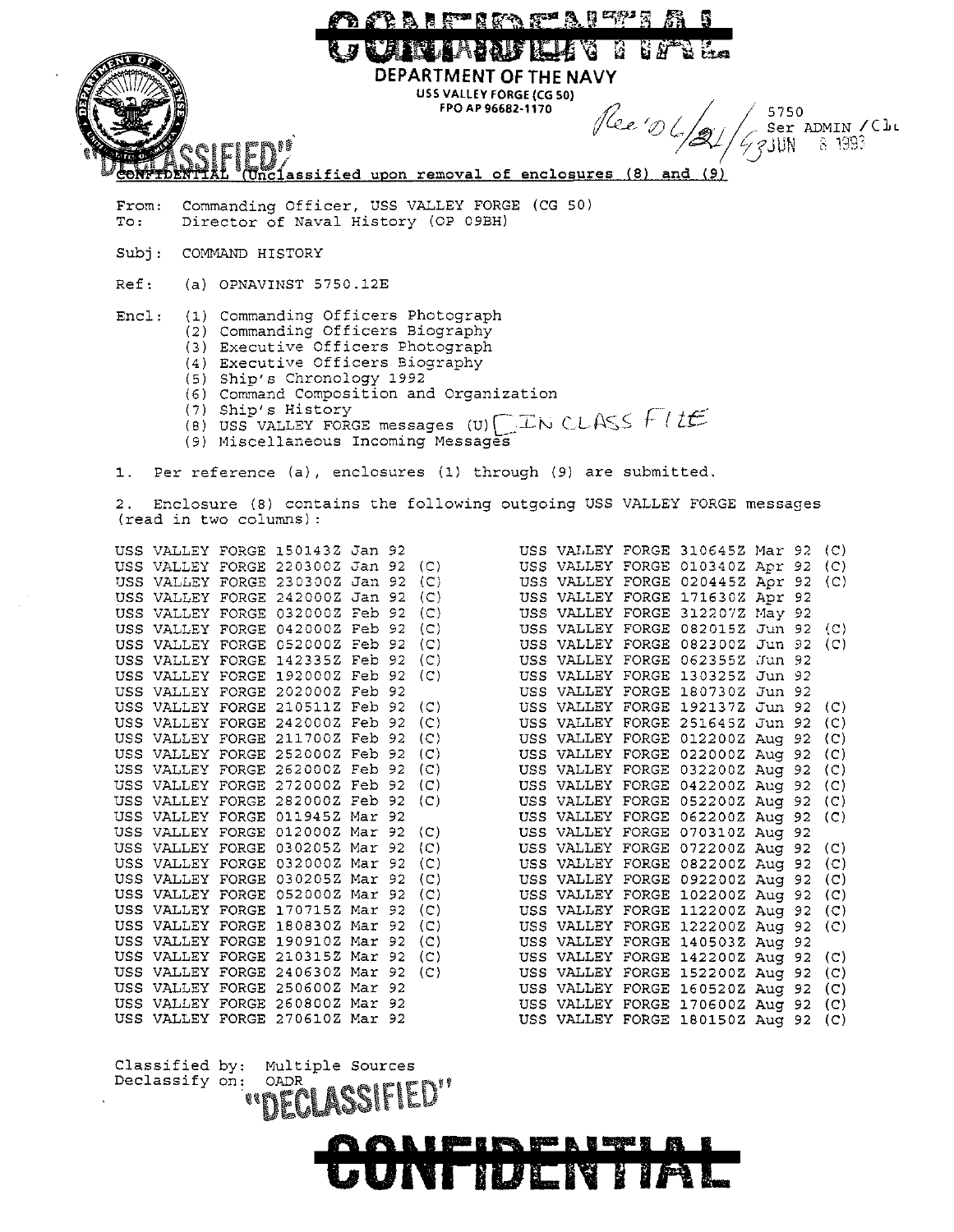## Subj: COMMAND HISTORY

 $\overline{\phantom{a}}$ 

 $\sim$ 

 $\sim$ 

 $\sim$ 

 $\ddot{\phantom{0}}$ 

|  | USS VALLEY FORGE 200635Z Aug 92 (C) |      |                     |                                                                                                                                                |  | USS VALLEY FORGE 242000Z Oct 92                                            |  | $\left( \begin{array}{c} \mathsf{C} \end{array} \right)$ |
|--|-------------------------------------|------|---------------------|------------------------------------------------------------------------------------------------------------------------------------------------|--|----------------------------------------------------------------------------|--|----------------------------------------------------------|
|  | USS VALLEY FORGE 202235Z Aug 92     |      |                     |                                                                                                                                                |  | USS VALLEY FORGE 252000Z Oct 92                                            |  | (C)                                                      |
|  | USS VALLEY FORGE 230600Z Aug 92 (C) |      |                     |                                                                                                                                                |  | USS VALLEY FORGE 260835Z Oct 92                                            |  | (C)                                                      |
|  |                                     |      |                     |                                                                                                                                                |  | USS VALLEY FORGE 262000Z Oct 92                                            |  |                                                          |
|  | USS VALLEY FORGE 240410Z Aug 92 (C) |      |                     |                                                                                                                                                |  |                                                                            |  | (C)                                                      |
|  | USS VALLEY FORGE 250401Z Aug 92 (C) |      |                     |                                                                                                                                                |  | USS VALLEY FORGE 271410Z Oct 92                                            |  | (C)                                                      |
|  | USS VALLEY FORGE 270615Z Aug 92     |      |                     |                                                                                                                                                |  | USS VALLEY FORGE 271415Z Oct 92                                            |  | (C)                                                      |
|  | USS VALLEY FORGE 290445Z Aug 92     |      |                     |                                                                                                                                                |  | USS VALLEY FORGE 272000Z Oct 92                                            |  | (C)                                                      |
|  | USS VALLEY FORGE 300443Z Aug 92     |      | (C)                 |                                                                                                                                                |  | USS VALLEY FORGE 281800Z Oct 92                                            |  | (C)                                                      |
|  | USS VALLEY FORGE 300500Z Aug 92     |      | (C)                 |                                                                                                                                                |  | USS VALLEY FORGE 282000Z Oct 92                                            |  | (C)                                                      |
|  | USS VALLEY FORGE 310430Z Aug 92 (C) |      |                     |                                                                                                                                                |  | USS VALLEY FORGE 290815Z Oct 92                                            |  |                                                          |
|  | USS VALLEY FORGE 010530Z Sep 92     |      | (C)                 |                                                                                                                                                |  | USS VALLEY FORGE 291800Z Oct 92                                            |  | (C)                                                      |
|  |                                     |      |                     |                                                                                                                                                |  |                                                                            |  |                                                          |
|  | USS VALLEY FORGE 020644Z Sep 92     |      | (C)                 |                                                                                                                                                |  | USS VALLEY FORGE 292000Z Oct 92                                            |  | (C)                                                      |
|  | USS VALLEY FORGE 030800Z Sep 92 (C) |      |                     |                                                                                                                                                |  | USS VALLEY FORGE 302000Z Oct 92                                            |  | (C)                                                      |
|  | USS VALLEY FORGE 040645Z Sep 92     |      | (C)                 |                                                                                                                                                |  | USS VALLEY FORGE 012000Z Nov 92                                            |  | (C)                                                      |
|  | USS VALLEY FORGE 162000Z Sep 92     |      | (C)                 |                                                                                                                                                |  | USS VALLEY FORGE 042000Z Nov 92                                            |  | (C)                                                      |
|  | USS VALLEY FORGE 182000Z Sep 92 (C) |      |                     |                                                                                                                                                |  | USS VALLEY FORGE 050713Z Nov 92                                            |  |                                                          |
|  | USS VALLEY FORGE 192000Z Sep 92 (C) |      |                     |                                                                                                                                                |  | USS VALLEY FORGE 062000Z Nov 92                                            |  | (C)                                                      |
|  | USS VALLEY FORGE 202000Z Sep 92 (C) |      |                     |                                                                                                                                                |  | USS VALLEY FORGE 072000Z Nov 92                                            |  | (C)                                                      |
|  | USS VALLEY FORGE 222000Z Sep 92 (C) |      |                     |                                                                                                                                                |  | USS VALLEY FORGE 082000Z Nov 92                                            |  |                                                          |
|  |                                     |      |                     |                                                                                                                                                |  |                                                                            |  | (C)                                                      |
|  | USS VALLEY FORGE 232000Z Sep 92 (C) |      |                     |                                                                                                                                                |  | USS VALLEY FORGE 092000Z Nov 92                                            |  | (C)                                                      |
|  | USS VALLEY FORGE 231526Z Sep 92     |      |                     |                                                                                                                                                |  | USS VALLEY FORGE 032000Z Nov 92                                            |  | (C)                                                      |
|  | USS VALLEY FORGE 242000Z Sep 92 (C) |      |                     |                                                                                                                                                |  | USS VALLEY FORGE 112000Z Nov 92                                            |  | (C)                                                      |
|  | USS VALLEY FORGE 252000Z Sep 92 (C) |      |                     |                                                                                                                                                |  | USS VALLEY FORGE 122000Z Nov 92                                            |  | (C)                                                      |
|  | USS VALLEY FORGE 262000Z Sep 92     |      | (C)                 |                                                                                                                                                |  | USS VALLEY FORGE 141645Z Nov 92                                            |  |                                                          |
|  | USS VALLEY FORGE 282000Z Sep 92 (C) |      |                     |                                                                                                                                                |  | USS VALLEY FORGE 142000Z Nov 92                                            |  | (C)                                                      |
|  | USS VALLEY FORGE 292000Z Sep 92     |      | $\left( C\right)$   |                                                                                                                                                |  | USS VALLEY FORGE 152000Z Nov 92                                            |  | (C)                                                      |
|  | USS VALLEY FORGE 302000Z Sep 92     |      |                     |                                                                                                                                                |  | USS VALLEY FORGE 162000Z Nov 92                                            |  |                                                          |
|  |                                     |      | $\langle C \rangle$ |                                                                                                                                                |  |                                                                            |  | (C)                                                      |
|  | USS VALLEY FORGE 012000Z Oct 92 (C) |      |                     |                                                                                                                                                |  | USS VALLEY FORGE 172000Z Nov 92                                            |  | (C)                                                      |
|  | USS VALLEY FORGE 022000Z Oct 92 (C) |      |                     |                                                                                                                                                |  | USS VALLEY FORGE 182000Z Nov 92                                            |  | (C)                                                      |
|  | USS VALLEY FORGE 032000Z Oct 92     |      | (C)                 |                                                                                                                                                |  | USS VALLEY FORGE 192000Z Nov 92                                            |  | (C)                                                      |
|  | USS VALLEY FORGE 040630Z Oct 92     |      | (C)                 |                                                                                                                                                |  | USS VALLEY FORGE 202000Z Nov 92                                            |  | (C)                                                      |
|  | USS VALLEY FORGE 042000Z Oct 92     |      | (C)                 |                                                                                                                                                |  | USS VALLEY FORGE 212000Z Nov 92                                            |  | (C)                                                      |
|  | USS VALLEY FORGE 052000Z Oct 92     |      | (C)                 |                                                                                                                                                |  | USS VALLEY FORGE 222000Z Nov 92                                            |  | (C)                                                      |
|  | USS VALLEY FORGE 062000Z Oct 92     |      | (C)                 |                                                                                                                                                |  | USS VALLEY FORGE 232000Z Nov 92                                            |  | (C)                                                      |
|  | USS VALLEY FORGE 082000Z Oct 92     |      | (C)                 |                                                                                                                                                |  | USS VALLEY FORGE 242000Z Nov 92                                            |  |                                                          |
|  |                                     |      |                     |                                                                                                                                                |  |                                                                            |  | (C)                                                      |
|  | USS VALLEY FORGE 090555Z Oct 92     |      |                     |                                                                                                                                                |  | USS VALLEY FORGE 252000Z Nov 92                                            |  | (C)                                                      |
|  | USS VALLEY FORGE 092000Z Oct 92     |      | (C)                 |                                                                                                                                                |  | USS VALLEY FORGE 261030Z Nov 92                                            |  |                                                          |
|  | USS VALLEY FORGE 100615Z Oct        | - 92 |                     |                                                                                                                                                |  | USS VALLEY FORGE 262000Z Nov 92                                            |  | $\langle \text{C} \rangle$                               |
|  | USS VALLEY FORGE 102000Z Oct 92     |      | (C)                 |                                                                                                                                                |  | USS VALLEY FORGE 272000Z Nov 92                                            |  | (C)                                                      |
|  | USS VALLEY FORGE 112000Z Oct 92     |      | $\langle C \rangle$ |                                                                                                                                                |  | USS VALLEY FORGE 282000Z Nov 92                                            |  | (C)                                                      |
|  | USS VALLEY FORGE 122000Z Oct 92     |      | (C)                 |                                                                                                                                                |  | USS VALLEY FORGE 292000Z Nov 92                                            |  | (C)                                                      |
|  | USS VALLEY FORGE 142000Z Oct 92     |      | (C)                 |                                                                                                                                                |  | USS VALLEY FORGE 302000Z Nov 92                                            |  | $\langle C \rangle$                                      |
|  | USS VALLEY FORGE 150715Z Oct 92     |      | (C)                 |                                                                                                                                                |  | USS VALLEY FORGE 012000Z Dec 92                                            |  | (C)                                                      |
|  |                                     |      |                     |                                                                                                                                                |  |                                                                            |  |                                                          |
|  | USS VALLEY FORGE 152000Z Oct 92     |      | (C)                 |                                                                                                                                                |  | USS VALLEY FORGE 022000Z Dec 92                                            |  | (C)                                                      |
|  | USS VALLEY FORGE 161215Z Oct 92     |      |                     |                                                                                                                                                |  | USS VALLEY FORGE 031530Z Dec 92                                            |  |                                                          |
|  | USS VALLEY FORGE 162000Z Oct 92 (C) |      |                     |                                                                                                                                                |  | USS VALLEY FORGE 032000Z Dec 92 (C)                                        |  |                                                          |
|  | USS VALLEY FORGE 172000Z Oct 92 (C) |      |                     |                                                                                                                                                |  | USS VALLEY FORGE 042000Z Dec 92 (C)                                        |  |                                                          |
|  | USS VALLEY FORGE 181810Z Oct 92 (C) |      |                     |                                                                                                                                                |  | USS VALLEY FORGE 062000Z Dec 92 (C)                                        |  |                                                          |
|  | USS VALLEY FORGE 182000Z Oct 92 (C) |      |                     |                                                                                                                                                |  | USS VALLEY FORGE 1012452 Dec 92                                            |  |                                                          |
|  | USS VALLEY FORGE 192000Z Oct 92 (C) |      |                     |                                                                                                                                                |  | USS VALLEY FORGE 122000Z Dec 92 (C)                                        |  |                                                          |
|  | USS VALLEY FORGE 201005Z Oct 92 (C) |      |                     |                                                                                                                                                |  | USS VALLEY FORGE 132000Z Dec 92 (C)                                        |  |                                                          |
|  |                                     |      |                     |                                                                                                                                                |  |                                                                            |  |                                                          |
|  | USS VALLEY FORGE 202000Z Oct 92 (C) |      |                     |                                                                                                                                                |  | USS VALLEY FORGE 142000Z Dec 92 (C)                                        |  |                                                          |
|  | USS VALLEY FORGE 2120002 Oct 92 (C) |      |                     |                                                                                                                                                |  | USS VALLEY FORGE 152000Z Dec 92 (C)                                        |  |                                                          |
|  | USS VALLEY FORGE 211400Z Oct 92     |      |                     |                                                                                                                                                |  | USS VALLEY FORGE 171730Z Dec 92                                            |  |                                                          |
|  | USS VALLEY FORGE 211740Z Oct 92 (C) |      |                     |                                                                                                                                                |  | USS VALLEY FORGE 172000Z Dec 92 (C)                                        |  |                                                          |
|  | USS VALLEY FORGE 222000Z Oct 92 (C) |      |                     |                                                                                                                                                |  |                                                                            |  |                                                          |
|  | USS VALLEY FORGE 221200Z Oct 92     |      |                     |                                                                                                                                                |  | USS VALLEY FORGE 182000Z Dec 92 (C)<br>USS VALLEY FORGE 191200Z Dec 92 (C) |  |                                                          |
|  |                                     |      |                     |                                                                                                                                                |  |                                                                            |  |                                                          |
|  |                                     |      |                     | USS VALLEY FORGE 232000Z Oct 92 (C) USS VALLEY FORGE 201200Z Dec 92 (C)<br>USS VALLEY FORGE 241420Z Oct 92 USS VALLEY FORGE 210509Z Dec 92 (C) |  |                                                                            |  |                                                          |
|  |                                     |      |                     |                                                                                                                                                |  |                                                                            |  |                                                          |

|  | USS VALLEY FORGE 200635Z Aug 92     |  | (C) |                                                                         |  | USS VALLEY FORGE 242000Z Oct 92     |  | (C)                 |
|--|-------------------------------------|--|-----|-------------------------------------------------------------------------|--|-------------------------------------|--|---------------------|
|  | USS VALLEY FORGE 202235Z Aug 92     |  |     |                                                                         |  | USS VALLEY FORGE 252000Z Oct 92     |  | (C)                 |
|  | USS VALLEY FORGE 230600Z Aug 92 (C) |  |     |                                                                         |  | USS VALLEY FORGE 260835Z Oct 92     |  | (C)                 |
|  | USS VALLEY FORGE 240410Z Aug 92 (C) |  |     |                                                                         |  | USS VALLEY FORGE 262000Z Oct 92     |  | (C)                 |
|  | USS VALLEY FORGE 250401Z Aug 92     |  | (C) |                                                                         |  | USS VALLEY FORGE 271410Z Oct 92     |  | (C)                 |
|  | USS VALLEY FORGE 270615Z Aug 92     |  |     |                                                                         |  | USS VALLEY FORGE 271415Z Oct 92     |  | (C)                 |
|  | USS VALLEY FORGE 290445Z Aug 92     |  |     |                                                                         |  | USS VALLEY FORGE 272000Z Oct 92     |  | (C)                 |
|  | USS VALLEY FORGE 300443Z Aug 92     |  | (C) |                                                                         |  | USS VALLEY FORGE 281800Z Oct 92     |  |                     |
|  |                                     |  |     |                                                                         |  | USS VALLEY FORGE 282000Z Oct 92     |  | (C)                 |
|  | USS VALLEY FORGE 300500Z Aug 92     |  | (C) |                                                                         |  |                                     |  | (C)                 |
|  | USS VALLEY FORGE 310430Z Aug 92     |  | (C) |                                                                         |  | USS VALLEY FORGE 2908152 Oct 92     |  |                     |
|  | USS VALLEY FORGE 010530Z Sep 92     |  | (C) |                                                                         |  | USS VALLEY FORGE 291800Z Oct 92     |  | (C)                 |
|  | USS VALLEY FORGE 020644Z Sep 92     |  | (C) |                                                                         |  | USS VALLEY FORGE 292000Z Oct 92     |  | (C)                 |
|  | USS VALLEY FORGE 030800Z Sep 92     |  | (C) |                                                                         |  | USS VALLEY FORGE 302000Z Oct 92     |  | (C)                 |
|  | USS VALLEY FORGE 040645Z Sep 92     |  | (C) |                                                                         |  | USS VALLEY FORGE 012000Z Nov 92     |  | (C)                 |
|  | USS VALLEY FORGE 162000Z Sep 92     |  | (C) |                                                                         |  | USS VALLEY FORGE 042000Z Nov 92     |  | (C)                 |
|  | USS VALLEY FORGE 182000Z Sep 92     |  | (C) |                                                                         |  | USS VALLEY FORGE 050713Z Nov 92     |  |                     |
|  | USS VALLEY FORGE 192000Z Sep 92     |  | (C) |                                                                         |  | USS VALLEY FORGE 062000Z Nov 92     |  | (C)                 |
|  | USS VALLEY FORGE 202000Z Sep 92     |  | (C) |                                                                         |  | USS VALLEY FORGE 072000Z Nov 92     |  | (C)                 |
|  | USS VALLEY FORGE 222000Z Sep 92     |  | (C) |                                                                         |  | USS VALLEY FORGE 082000Z Nov 92     |  | (C)                 |
|  | USS VALLEY FORGE 232000Z Sep 92     |  | (C) |                                                                         |  | USS VALLEY FORGE 092000Z Nov 92     |  | (C)                 |
|  | USS VALLEY FORGE 231526Z Sep 92     |  |     |                                                                         |  | USS VALLEY FORGE 032000Z Nov 92     |  | (C)                 |
|  | USS VALLEY FORGE 242000Z Sep 92     |  | (C) |                                                                         |  | USS VALLEY FORGE 112000Z Nov 92     |  | (C)                 |
|  | USS VALLEY FORGE 252000Z Sep 92     |  | (C) |                                                                         |  | USS VALLEY FORGE 122000Z Nov 92     |  | (C)                 |
|  | USS VALLEY FORGE 262000Z Sep 92     |  | (C) |                                                                         |  | USS VALLEY FORGE 141645Z Nov 92     |  |                     |
|  | USS VALLEY FORGE 282000Z Sep 92     |  | (C) |                                                                         |  | USS VALLEY FORGE 142000Z Nov 92     |  | (C)                 |
|  |                                     |  |     |                                                                         |  | USS VALLEY FORGE 152000Z Nov 92     |  |                     |
|  | USS VALLEY FORGE 292000Z Sep 92     |  | (C) |                                                                         |  |                                     |  | (C)                 |
|  | USS VALLEY FORGE 302000Z Sep 92     |  | (C) |                                                                         |  | USS VALLEY FORGE 162000Z Nov 92     |  | (C)                 |
|  | USS VALLEY FORGE 012000Z Oct 92     |  | (C) |                                                                         |  | USS VALLEY FORGE 172000Z Nov 92     |  | (C)                 |
|  | USS VALLEY FORGE 022000Z Oct 92     |  | (C) |                                                                         |  | USS VALLEY FORGE 182000Z Nov 92     |  | (C)                 |
|  | USS VALLEY FORGE 032000Z Oct 92     |  | (C) |                                                                         |  | USS VALLEY FORGE 192000Z Nov 92     |  | (C)                 |
|  | USS VALLEY FORGE 040630Z Oct 92     |  | (C) |                                                                         |  | USS VALLEY FORGE 202000Z Nov 92     |  | (C)                 |
|  | USS VALLEY FORGE 042000Z Oct 92     |  | (C) |                                                                         |  | USS VALLEY FORGE 212000Z Nov 92     |  | (C)                 |
|  | USS VALLEY FORGE 052000Z Oct 92     |  | (C) |                                                                         |  | USS VALLEY FORGE 222000Z Nov 92     |  | (C)                 |
|  | USS VALLEY FORGE 062000Z Oct 92     |  | (C) |                                                                         |  | USS VALLEY FORGE 232000Z Nov 92     |  | (C)                 |
|  | USS VALLEY FORGE 082000Z Oct 92     |  | (C) |                                                                         |  | USS VALLEY FORGE 242000Z Nov 92     |  | (C)                 |
|  | USS VALLEY FORGE 090555Z Oct 92     |  |     |                                                                         |  | USS VALLEY FORGE 252000Z Nov 92     |  | (C)                 |
|  | USS VALLEY FORGE 092000Z Oct 92     |  | (C) |                                                                         |  | USS VALLEY FORGE 261030Z Nov 92     |  |                     |
|  | USS VALLEY FORGE 100615Z Oct 92     |  |     |                                                                         |  | USS VALLEY FORGE 262000Z Nov 92     |  | (C)                 |
|  | USS VALLEY FORGE 102000Z Oct 92     |  | (C) |                                                                         |  | USS VALLEY FORGE 272000Z Nov 92     |  | (C)                 |
|  | USS VALLEY FORGE 112000Z Oct 92     |  | (C) |                                                                         |  | USS VALLEY FORGE 282000Z Nov 92     |  | (C)                 |
|  | USS VALLEY FORGE 122000Z Oct 92     |  | (C) |                                                                         |  | USS VALLEY FORGE 292000Z Nov 92     |  | (C)                 |
|  | USS VALLEY FORGE 142000Z Oct 92     |  | (C) |                                                                         |  | USS VALLEY FORGE 302000Z Nov 92     |  | (C)                 |
|  | USS VALLEY FORGE 150715Z Oct 92     |  | (C) |                                                                         |  | USS VALLEY FORGE 012000Z Dec 92     |  | (C)                 |
|  | USS VALLEY FORGE 152000Z Oct 92     |  |     |                                                                         |  | USS VALLEY FORGE 022000Z Dec 92     |  |                     |
|  | USS VALLEY FORGE 161215Z Oct 92     |  | (C) |                                                                         |  |                                     |  | (C)                 |
|  |                                     |  |     |                                                                         |  | USS VALLEY FORGE 031530Z Dec 92     |  |                     |
|  | USS VALLEY FORGE 162000Z Oct 92 (C) |  |     |                                                                         |  | USS VALLEY FORGE 032000Z Dec 92     |  | (C)                 |
|  | USS VALLEY FORGE 172000Z Oct 92 (C) |  |     |                                                                         |  | USS VALLEY FORGE 042000Z Dec 92 (C) |  |                     |
|  | USS VALLEY FORGE 181810Z Oct 92 (C) |  |     |                                                                         |  | USS VALLEY FORGE 062000Z Dec 92     |  | (C)                 |
|  | USS VALLEY FORGE 182000Z Oct 92 (C) |  |     |                                                                         |  | USS VALLEY FORGE 1012452 Dec 92     |  |                     |
|  | USS VALLEY FORGE 192000Z Oct 92 (C) |  |     |                                                                         |  | USS VALLEY FORGE 122000Z Dec 92 (C) |  |                     |
|  | USS VALLEY FORGE 201005Z Oct 92 (C) |  |     |                                                                         |  | USS VALLEY FORGE 132000Z Dec 92 (C) |  |                     |
|  | USS VALLEY FORGE 202000Z Oct 92 (C) |  |     |                                                                         |  | USS VALLEY FORGE 142000Z Dec 92     |  | (C)                 |
|  | USS VALLEY FORGE 212000Z Oct 92 (C) |  |     |                                                                         |  | USS VALLEY FORGE 152000Z Dec 92     |  | $\langle C \rangle$ |
|  | USS VALLEY FORGE 211400Z Oct 92     |  |     |                                                                         |  | USS VALLEY FORGE 171730Z Dec 92     |  |                     |
|  | USS VALLEY FORGE 211740Z Oct 92 (C) |  |     |                                                                         |  | USS VALLEY FORGE 172000Z Dec 92 (C) |  |                     |
|  | USS VALLEY FORGE 222000Z Oct 92 (C) |  |     |                                                                         |  | USS VALLEY FORGE 182000Z Dec 92 (C) |  |                     |
|  | USS VALLEY FORGE 221200Z Oct 92     |  |     |                                                                         |  | USS VALLEY FORGE 191200Z Dec 92 (C) |  |                     |
|  |                                     |  |     | USS VALLEY FORGE 232000Z Oct 92 (C) USS VALLEY FORGE 201200Z Dec 92 (C) |  |                                     |  |                     |
|  | USS VALLEY FORGE 241420Z Oct 92     |  |     |                                                                         |  | USS VALLEY FORGE 210509Z Dec 92 (C) |  |                     |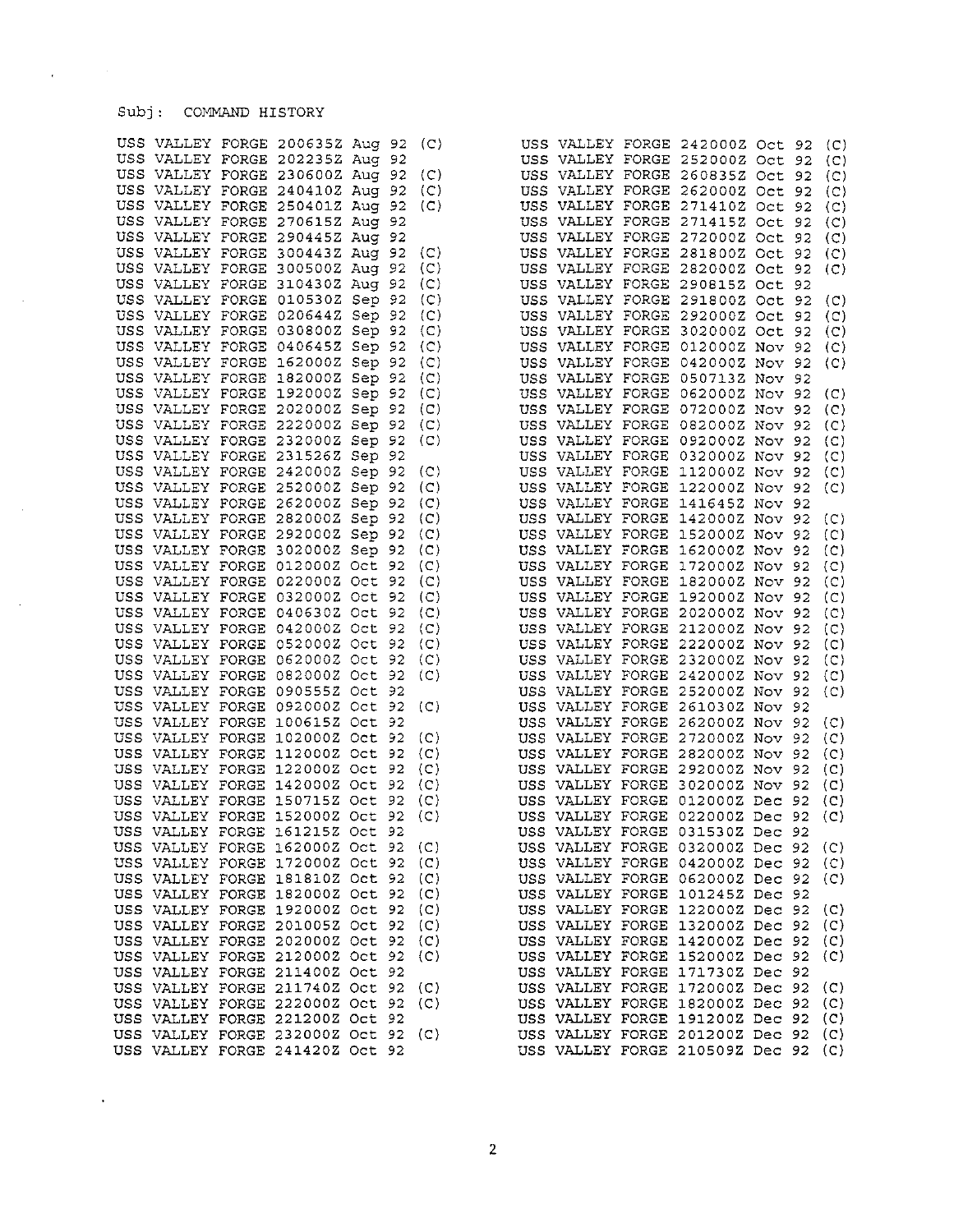## Subj: COMMAND HISTORY

USS VALLEY FORGE 210900Z Dec 92 (C) USS VALLEY FORGE 260730Z Dec 92 (C)<br>USS VALLEY FORGE 220800Z Dec 92 (C) USS VALLEY FORGE 270640Z Dec 92 (C) USS VALLEY FORGE 270640Z Dec 92 (C) USS VALLEY FORGE 280630Z Dec 92 (C) USS VALLEY FORGE 230800Z Dec 92 (C) USS VALLEY FORGE 240800Z Dec 92 (C) USS VALLEY FORGE 290625Z Dec 92 (C) USS VALLEY FORGE 250545Z Dec 92 (C)

3. **Enclosure** (8) **contains the following incoming** USS VALLEY FORGE messages.

COMCRUDESGRU FIVE 222152Z JAN 92 (C) COMNAVSURFPAC SAN DIEGO CA 141408Z FEB 92 COMCRUDESGRU ONE 060350Z MAR 92 COMFLETRAGRUPAC SAN DIEGO CA 152105Z APR 92 COMCRUDESGRU THREE 172120Z APR 92 COMCRUDESGRU ONE 210029Z APR 92 COMSURFWARDEVGRU Ol0924Z MAY 92 (C) CTU THREE ZERO PT FIVE PT TWO 290001Z MAY 92 (C) CNO WASHINGTON DC 031237Z JUN 92 CTG THREE ZERO PT FIVE 1010502 JUN 92 IC) CTU THREE ZERO PT FIVE PT TWO 102100Z JUN 92 COMDESRON SEVEN 132308Z JUN 92 (C) CTG THREE ZERO PT FIVE 180213Z JUN 92 (C) CTU THREE ZERO PT FIVE PT ONE 180330Z JUN 92 (C) USS CHOSIN 230551Z JUN 92 (C) USS PHILIPPINE 261637Z JUN 92 CTG THREE ZERO PT FIVE 300020Z JUN 92 COMNAVSUPSYSCOM WASHINGTON DC 110702Z AUG 92 CTU THREE ZERO PT FIVE PT TWO 120800Z AUG 92 (C) CTG SEVEN ZERO PT FIVE 150400Z AUG 92 COMNAVFORKOREA SEOUL KOR 180735Z AUG 92 IC) CNO WASHINGTON DC 311725Z AUG 92 CTG SEVEN ZERO PT FIVE 050833Z SEP 92 (C) COMCRUDESGRU ONE 261909Z SEP 92 USS TAYLOR 211602Z OCT 92

4. USS VALLEY FORGE (CG 50) point of contact, Ltjg •B. CORMETT. Copy to: COMCRUDESGRU ONE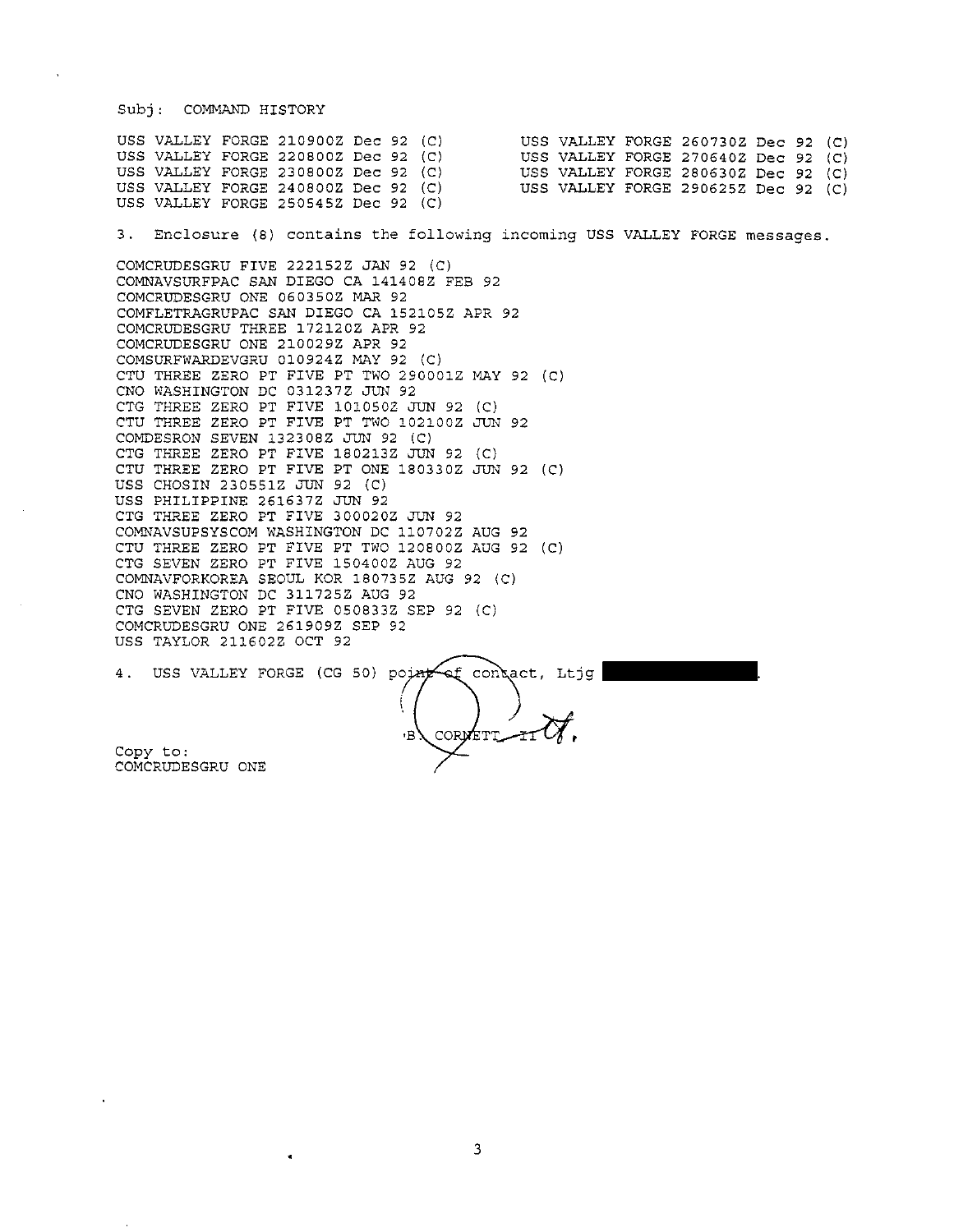## COMMAND COMPOSITION AND ORGANIZATION

USS VALLEY FORGE is the fourth ship of the TICONDEROGA {CG 47) Class of AEGIS Guided Missile Cruisers, designed to lead the surface forces of the United States Navy well into the 21st Century. These ships are truly multipurpose; possessing significant anti-air, anti-surface and anti-submarine warfare capabilities. The MK 7 AEGIS Weapons System, the world's most capable shipboard air defense radar and missile system, enables VALLEY FORGE to provide protection for units of a carrier battle group in extreme threat environments. Hostile targets may be engaged with a variety of weapons: surface-to-air and surface-to surface missiles, ship and air-launched torpedoes, anti-submarine rockets, guns, rapid-fire close-in weapons, electronic jarnmers and decoys. VALLEY FORGE is capable enough to counter all current and projected threats.

USS VALLEY FORGE, homeported in San Diego, California, is permanently assigned to Cruiser Destroyer Group One under Commander, Naval Surface Force, United States Pacific Fleet. The Commanding Officer is Captain Billy Cornett<br>II. The Executive Officer was Lieutenant Commander J. P. Wisecup from 01 The Executive Officer was Lieutenant Commander J. P. Wisecup from 01 January through 02 March, when he was relieved by Lieutenant Commander Alvin R. Smith. Ship's company consists of 36 officers and 366 crew members divided into four departments: Operations, Engineering, Combat Systems, and Supply. Lieutenant Commander J. Gillerist was the Officer-in-Charge of HSL-47's Detachment Two, which was embarked from 24-29 February, 1-5 March, 16-20 March, 30 March - 3 April, 21-28 April, 18 May - 22 June, 18 May - 22 June and finally for the deployment commencing 01 August continuing through the end of the year. Detachment Two consisted of two LAMPS MK III helicopters, Saberhawk 63 and 65, 6 pilots and 16 enlisted crewmembers.

Over the past two and half years, VALLEY FORGE has been at the forefront of every maJor overseas operation - DESERT SHIELD, DESERT STORM, SOUTHERN WATCH, AND RESTORE HOPE, thus truly living up to its motto "FIRST IN WAR, FIRST IN PEACE." During Battle Group Work-ups, USS VALLEY FORGE was under the operational and tactical control of Commander, Cruiser Destroyer Group One. Ranger Battle Group deployed on 01 August in support of Operation Desert Storm with Commander, Cruiser Destroyer Group One in operational and tactical control of USS VALLEY FORGE, USS RANGER {CV 61) , USS CHOSIN {CG 65) , USS KIRK {FF-1087), USS KINKAID {DD-965), USS MAUNA KEA {AE-22) AND USS WABASH {AOR-05) . VALLEY FORGE served as battle group Anti-Air Warfare Commander {EW) and Link Coordinator {EF) .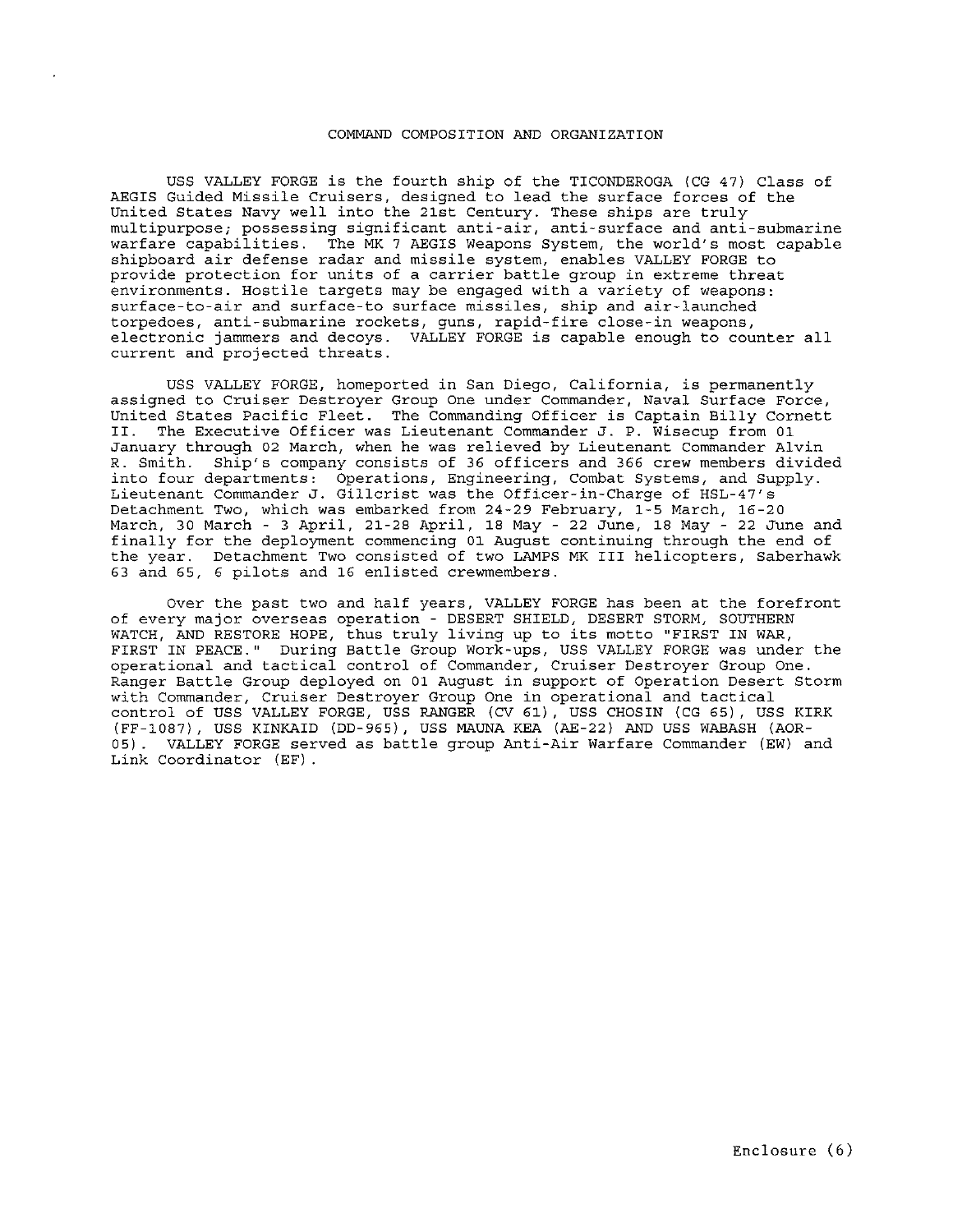SHIP'S CHRONOLOGY 1992

 $\bar{z}$ 

| $01 - 14$               | JAN                                                               | Inport - San Diego, Ca                                              |
|-------------------------|-------------------------------------------------------------------|---------------------------------------------------------------------|
| $14 -$<br>14 - 20 JAN   | JAN                                                               | Underway - Pier Bravo, NASNI for Ammo Onload                        |
|                         |                                                                   | Inport - San Diego, Ca                                              |
| 21 JAN<br>$21 - 24$ JAN |                                                                   | Embark Guests of the Navy                                           |
|                         |                                                                   | Underway - CSOSS Stage II, Soar/Rews RNG,<br>NGFS and DLQ's         |
| 25 JAN - 03 FEB         |                                                                   | Inport - San Diego, Ca                                              |
| 03 - 04 FEB             |                                                                   | Underway - Combat System Assessment (CSA)                           |
| 05 - 06 FEB             |                                                                   | Underway - Training Readiness Evaluation (TRE)                      |
| $-07$ FEB               |                                                                   | SMTT Act Visit                                                      |
| 07 - 17 FEB             |                                                                   | Inport - San Diego, Ca                                              |
| $10 -$                  | FEB                                                               | COMNAVSURFPAC SILVER ANCHOR PRESENTATION<br>VADM Bennet             |
| - 14                    | FEB                                                               | Command Inspection                                                  |
| $18 - 19$               | $\rm FEB$                                                         | Underway - Scientist at Sea                                         |
| 19 - 20                 | FEB                                                               | Inport - Onload Seal Beach                                          |
| $21 - 23$               | FEB                                                               | Inport - San Diego, Ca                                              |
| 24 FEB                  |                                                                   | Embark HSL-47 DET 2, Reserves embark                                |
|                         | 24 FEB - 05 MAR                                                   | Underway - CSOSS Stage III, ACAT, AOPS, PMTC                        |
| $06 - 15$               | MAR                                                               | Inport - San Diego, Ca                                              |
| 7 MAR                   |                                                                   | Farewell XO, Hail PXO                                               |
| 16 - 19 MAR             |                                                                   | Underway - Tailored Ship Training Availability (TSTA)               |
| 20 - 22 MAR             |                                                                   | Inport - San Diego, Ca                                              |
| 23 - 27 MAR             |                                                                   | Underway - TSTA                                                     |
| 28 - 29 MAR             |                                                                   | Inport - San Diego, Ca                                              |
|                         | $30$ MAR - 03 APR                                                 | Underway - TSTA                                                     |
| 04 - 05 APR             |                                                                   | Inport - San Diego, Ca                                              |
| 06 - 09 APR             |                                                                   | Underway - TSTA                                                     |
| $10 -$                  |                                                                   | Inport - Ambassadors of Baseball Tour                               |
|                         |                                                                   | Inport - San Diego, Ca                                              |
|                         |                                                                   | Inport - Cruise Missile Tactical Quals                              |
|                         | 10 - APR<br>11 - 12 APR<br>13 - 17 APR<br>20 - APR<br>21 - 22 APR | CO'S Holiday - Switch to Summer Uniform                             |
| 21 - 22 APR             |                                                                   | Underway - Pre-overhaul Test and Inspection (POT & I)               |
|                         | $23 - 26$ APR                                                     | Inport - San Francisco, Ca                                          |
| $27 - 28$ APR           |                                                                   | Underway - Onload at Seal Beach                                     |
| $28 -$                  | APR                                                               | Inport - Seal Beach                                                 |
| 28 - APR                |                                                                   | Inport - San Diego, Ca                                              |
|                         | 29 APR - 04 MAY                                                   | Inport - San Diego, Ca                                              |
| 04 - 08 MAY             |                                                                   | Inport - San Diego, Ca/3M-SMA                                       |
| 09 - 15 MAY             |                                                                   | Inport - San Diego, Ca                                              |
| $16 -$                  | MAY                                                               | Underway - Dependent's Day Cruise                                   |
| $16 -$                  | MAY                                                               | Inport - San Diego, Ca                                              |
| 18 - 22 MAY             |                                                                   | Underway - COMPTUEX, NGFS II                                        |
| $22 - 25$               | MAY                                                               | Inport - San Diego, Ca                                              |
| 25 MAY                  |                                                                   | Embark Midshipman                                                   |
| 26 MAY - 02 JUN         |                                                                   | Underway - FLEETEX 92-1E                                            |
| 03 - 05 JUN             |                                                                   | Inport - Seattle, Wa                                                |
| 06 - 16 JUN             |                                                                   | Underway - FLEETEX 92-2E                                            |
| $17 - 21$ JUN           |                                                                   | Underway - FLEETEX 92-3E                                            |
|                         | 22 JUN - 26 JUL                                                   | Inport - POM Period                                                 |
| $27 -$                  | JUL                                                               | Fast Cruise                                                         |
| 28 JUL                  |                                                                   | LAMPS MKIII Ship Safety Award Presentation<br>(CCDG-1 RADM Hancock) |
| 28 - 31 JUL             |                                                                   | Inport - San Diego, Ca                                              |
| $01 -$                  | AUG                                                               | WESTPAC 1992 BEGINS                                                 |
| $01 - 18$ AUG           |                                                                   | Underway - Transit to Yokosuka, Japan                               |
| 18 - 22 AUG             |                                                                   | Inport - Yokosuka, Japan                                            |
| $23 - 25$               | AUG                                                               | Underway - Transit to Pusan, Korea                                  |
| 26 - 28 AUG             |                                                                   | Inport - Pusan, Korea                                               |
|                         | 29 AUG - 18 SEP                                                   | Underway - Transit to Persian Gulf                                  |
| 18 SEP                  |                                                                   | Onstation PERSIAN GULF Operation Southern Watch                     |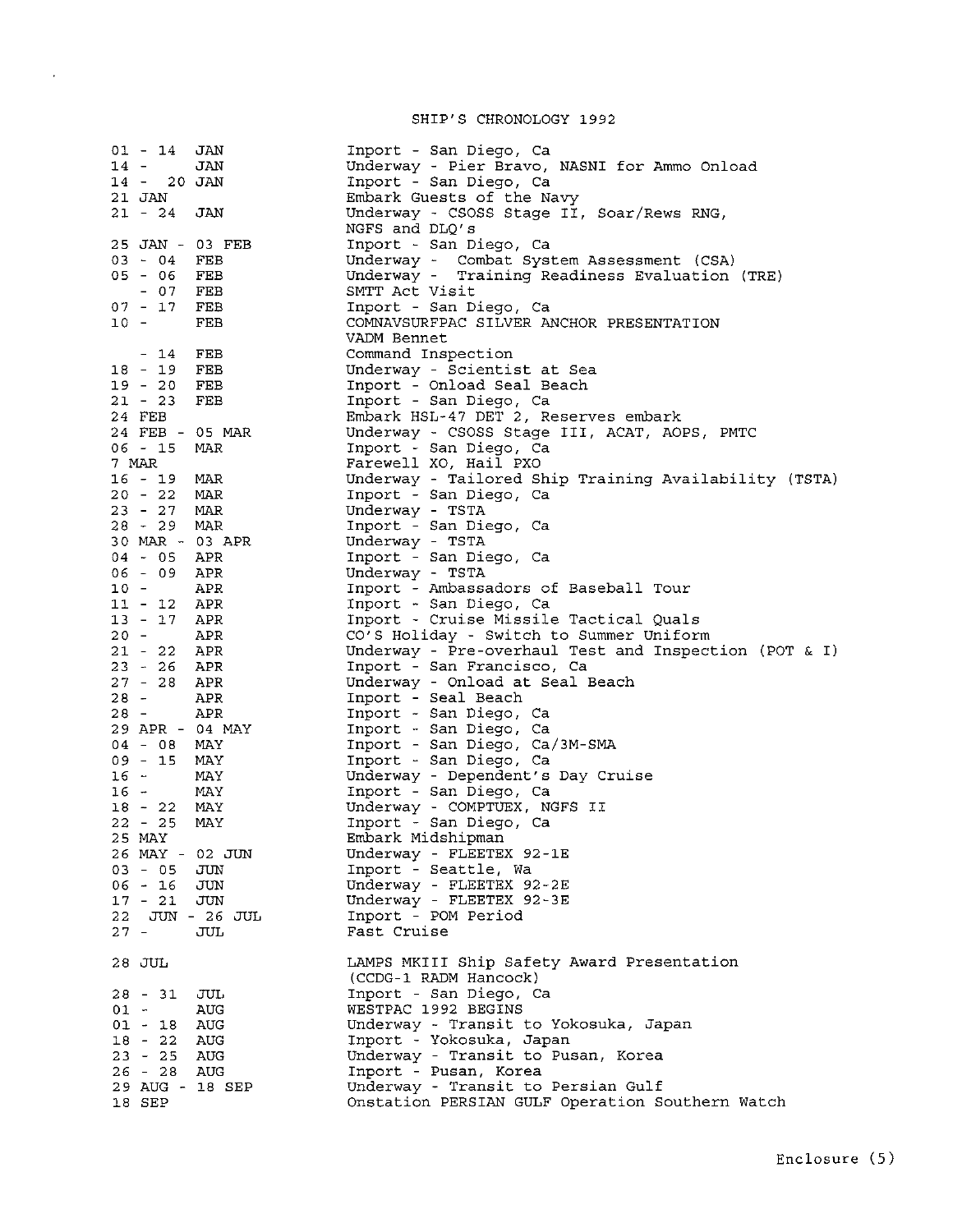| $19 - 23$ SEP     |  | Underway - Persian Gulf                            |
|-------------------|--|----------------------------------------------------|
| 24 SEP - 02 OCT   |  | Inport - Jebel Ali                                 |
| 03 OCT            |  | Underway - Transit to Abu Dhabi                    |
| 04 - 06 OCT       |  | Inport - Abu Dhabi                                 |
| $07 - 09$ OCT     |  | Underway - CV Escort Operations, Persian Gulf      |
| 10 - 12 OCT       |  | Underway - GULFEX XIV                              |
| 13 OCT - 02 NOV   |  | Underway - Cont CV Escort Operations, Persian Gulf |
| $03 - 08$ NOV     |  | Underway - CV Escort Operations                    |
| $09 - 14$ NOV     |  | Inport Jebel Ali                                   |
| 15 - 16 NOV       |  | Underway - GULFEX XV                               |
| $17 - 28$ NOV     |  | Underway - CV Escort Operations                    |
| $29 - 30$ NOV     |  | Inport - Dubai                                     |
| $01 - 03$ DEC     |  | Underway - CV Escort Operations                    |
| 04 - 07 DEC       |  | Enroute Mogadischu, Somalia                        |
| 07 DEC            |  | Chamsagar Humanitarian Support                     |
| 08 - 18 DEC       |  | On station Operation Restore Hope                  |
| $19 - 28$ DEC     |  | Underway - Transit to Perth/Freemantle             |
| $20 -$ DEC        |  | CROSSING THE EOUATOR                               |
| $29$ DEC - 02 JAN |  | Inport - Perth/Freemantle, Australia               |

 $\mathcal{L}^{\text{max}}_{\text{max}}$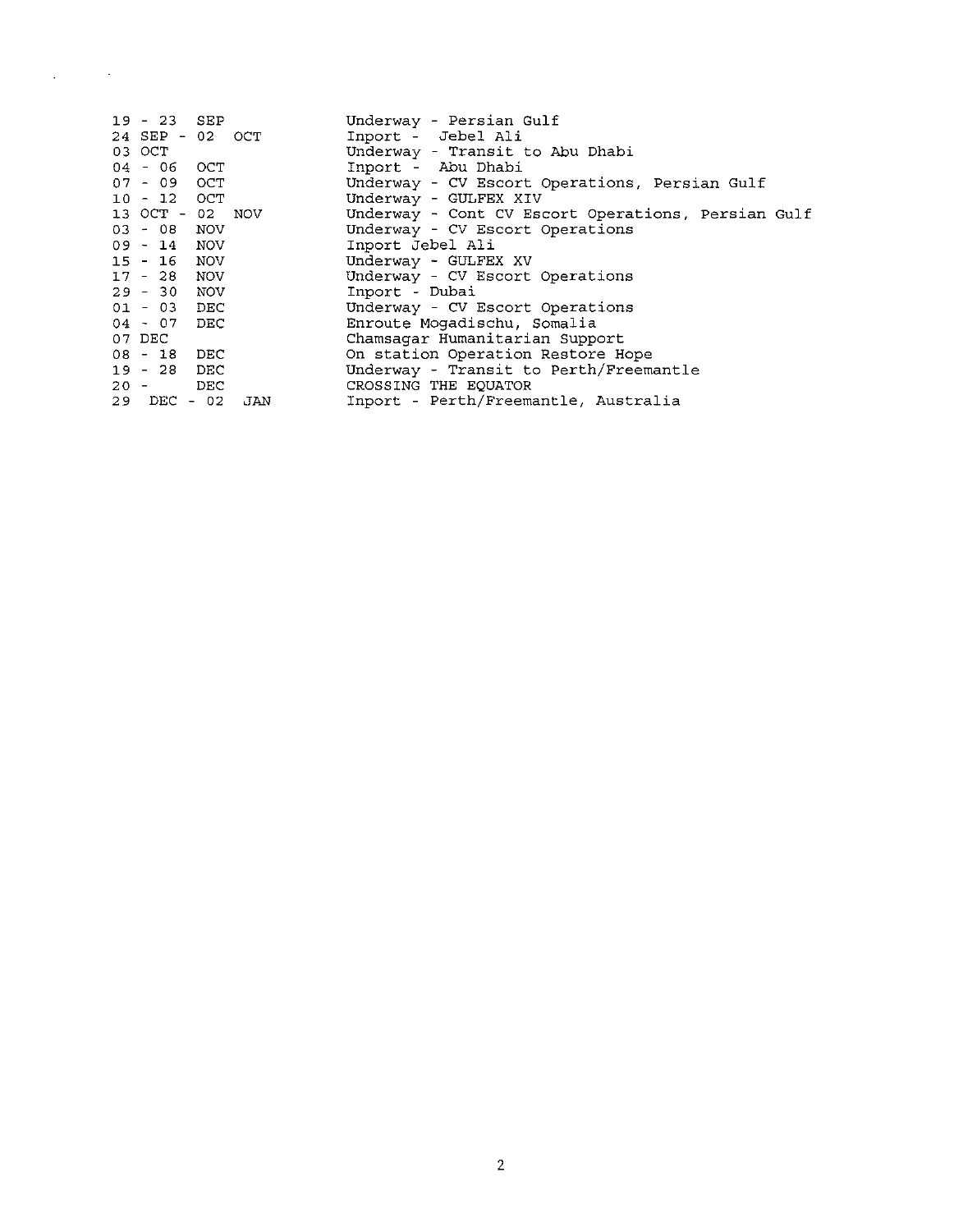## VALLEY FORGE (CG-50) 1992

AT THE END OF 1991, VALLEY FORGE COMPLETED A SUCCESSFUL SELECTED RESTRICTED AVAILABILITY AND AN INTENSIVE SPECIFIC WARFARE TRAINING PERIOD. WITH THE NEW YEAR CAME A FEELING OF REJUVENATION AND IT WAS CLEAR TO SEE THAT THE MEN OF VALLEY FORGE HAD UNDERGONE A POSITIVE SYNTHESIS. PRIDE AND PROFESSIONALISM WERE THE WINNING INGREDIENTS THAT RAISED THE SHIP'S PERFORMANCE TO EXCEPTIONAL HEIGHTS AND MADE THE SHIP THE FORERUNNER IN A SERIES OF FIRSTS, NOT ONLY FOR THE SHIP BUT IN NAVAL HISTORY. THESE "FIRSTS", COMBINED WITH THE SUPERIOR OPERATIONS FOR WHICH VALLEY FORGE HAS BEEN KNOWN, IDENTIFY THE SHIP AND HER CREW AS THE BEST TRAINED AND MOST PROFICIENT AEGIS CRUISER ON THE WEST COAST.

THE END OF JANUARY AND THE BEGINNING OF FEBRUARY MARKED THE BEGINNING OF A QUEST FOR A NEW PLATEAU OF EXCELLENCE. THE SHIP SPENT FOUR DAYS UNDERWAY TO CONDUCT EXERCISES LEADING UP TO DEPLOYMENT WORK-UPS AND TO HOST A "GUEST OF THE NAVY" CRUISE. VALLEY FORGE REALLY BEGAN THE WORK OF PREPARING FOR THE NEXT DEPLOYMENT WITH AN INTENSIVE COMBAT SYSTEMS ASSESSMENT AND TRAINING READINESS EVALUATION. THIS SIX DAY EVOLUTION, BY ALL ACCOUNTS, WAS THE FIRST TIME A COMBAT SYSTEMS ASSESSMENT (CSA) WAS CONDUCTED CONCURRENTLY WITH THE TRAINING READINESS EVALUATION (TRE) . THE COMBAT SYSTEMS ASSESSMENT TEAM EVALUATED VALLEY FORGE IN ITS ABILITY TO ENGAGE TARGETS WITH SM2BLK2, SM1BLK6, SRBOC, GUNS, HARPOON, ASROC, OVER THE SIDE TORPEDO AND CIWS. THIS WAS THE FIRST TIME A WEST COAST CG-47 CLASS SHIP CONDUCTED ALL DETECT TO ENGAGE SEQUENCES UNDERWAY INSTEAD OF PRE UNDERWAY TRAINING PIERSIDE. THE EXCELLENT PERFORMANCE OF VALLEY FORGE AND HER CREW CONTINUED DURING USS RANGER'S INTEGRATED TRAINING ASSESSMENT.

THE SHIP WAS AWARDED THE COMNAVSURFPAC SILVER ANCHOR AWARD FOR ITS EXCELLENCE IN COMMAND RETENTION PROGRAMS. THE AWARD WAS PRESENTED BY VICE ADMIRAL BENNET, COMMANDER, NAVAL SURFACE FORCE PACIFIC FOR MEETING AND EXCEEDING FY 1991 RETENTION GOALS, AND WAS RECEIVED BY THE COMMAND CAREER COUNSELOR STGC(SW) AND THE COMMAND MASTER CHIEF BMCM(SW) LUIZ.

Enclosure ( 7)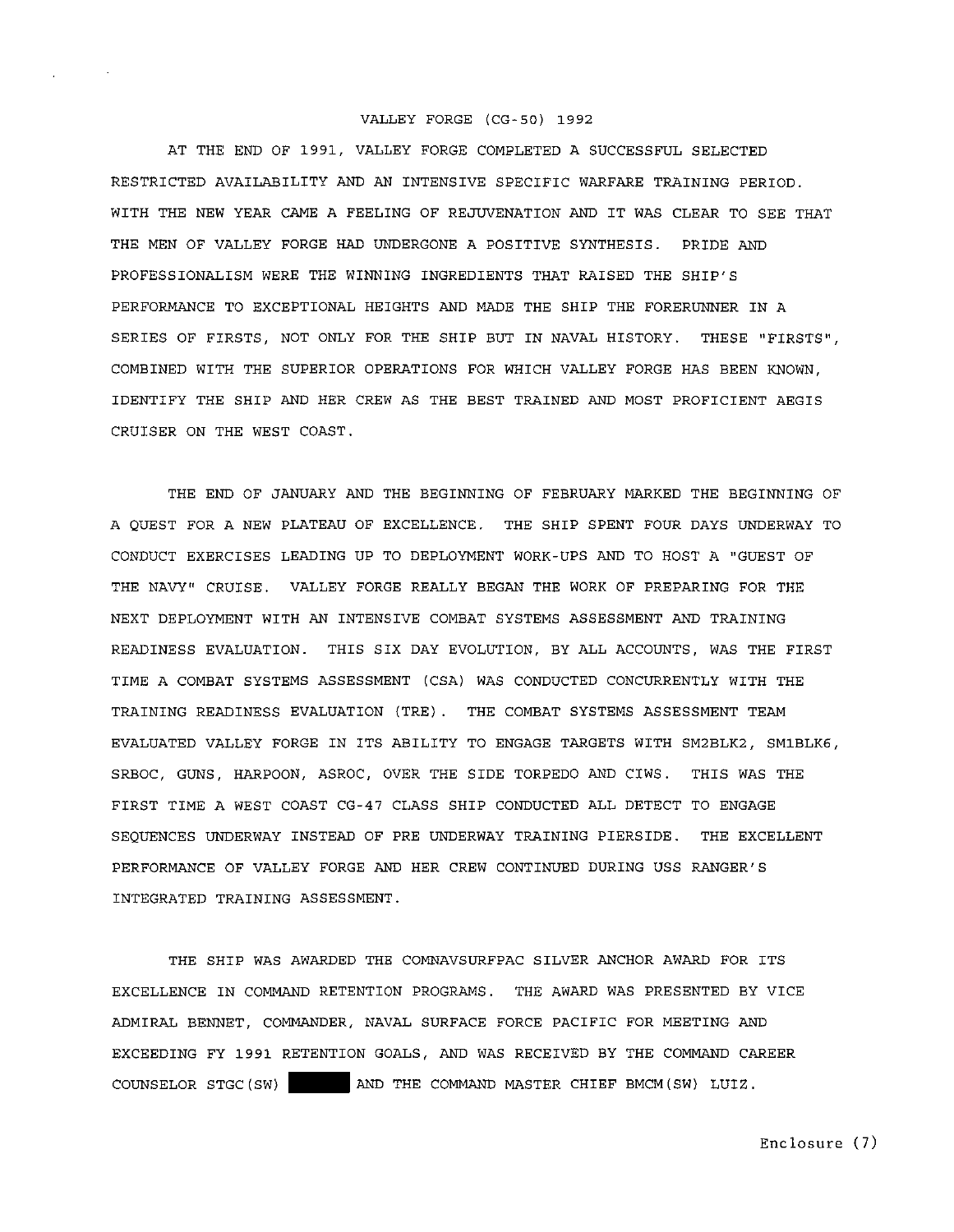VALLEY FORGE THEN COMPLETED A COMMAND INSPECTION WHICH SCRUTINIZED ALL OF THE COMMAND AND ADMINISTRATIVE PROGRAMS AND POLICIES WHICH HAD NOT BEEN REVIEWED DURING THE JANUARY CSA AND TRE INSPECTIONS. ONCE AGAIN THE CREW ROSE TO THE OCCASION AND PERSONAL AWARDS WERE PRESENTED TO THOSE WHO EXHIBITED SUSTAINED SUPERIOR PERFORMANCE OVER THE PROCEEDING MONTHS.

ANOTHER BRIEF UNDERWAY PERIOD ALLOWED VALLEY FORGE TO PARTICIPATE IN A "SCIENTIST AT SEA" VISIT AND MAKE ANOTHER STOP AT SEAL BEACH TO COMPLETE A WEAPONS ONLOAD. VALLEY FORGE RETURNED TO SAN DIEGO LONG ENOUGH TO EMBARK HSL-47 DETACHMENT TWO AND RESERVISTS FOR THEIR REQUIRED TRAINING AND CHANGE THE HEAD OF THE ADMINISTRATIVE DEPARTMENT. THE EXECUTIVE OFFICER, COMMANDER JAMES P. WISECUP, WAS RELIEVED BY LIEUTENANT COMMANDER ALVIN R. SMITH, THE FORMER CHIEF ENGINEER ON USS VINCENNES, ON 02 MARCH. VALLEY FORGE GOT UNDERWAY TO PARTICIPATE IN COMBAT SYSTEMS OPERATING AND SEQUENCING SYSTEM (CSOSS) TRAINING PHASE THREE, ALL COMERS AT SEA TRAINING AND AIR OPERATIONS WITH THE USS RANGER. THESE WORK-UPS CULMINATED IN A MULTI-SHIP AND MULTI-AIRCRAFT MOBILE SEA RANGE MISSILE FIRING EXERCISE. VALLEY FORGE SUCCESSFULLY EXECUTED TWO EXTREMELY COMPLICATED MISSILE FIRING SCENARIOS WHILE ACTING AS SCREEN COMMANDER, ANTI-AIR WARFARE COORDINATOR, LINK COORDINATOR AND THE DIRECTOR OF ALL THE MISSILE TELEMETRY CHECKS.

THE STANDARD REFRESHER TRAINING WAS COMPLETELY REWORKED AND REPLACED WITH A NEW CONCEPT: TAILORED SHIP TRAINING AVAILABILITY (TSTA). THIS, ALONG WITH THE TRAINING ASSESSMENT THAT FOLLOWED, WAS THE FIRST EVER CONDUCTED IN THE PACIFIC FLEET. TSTA EMPHASIS WAS PLACED ON TRAINING THE SHIP'S INTEGRATED TRAINING TEAM AND PROVIDING THE SHIP WITH THE TOOLS TO MAINTAIN PROFICIENCY THROUGH CONTINUED SELF TRAINING. TRAINING COMMANDS PARTICIPATING IN THIS EVENT INCLUDED FLEET TRAINING SUPPORT (FCTSUP), AEGIS TRAINING SUPPORT (ATSG), COMNAVSURFPAC MOBILE TEAM TRAINING (CNSP MTT) , AND FLEET TRAINING GROUP (FTG) .

THROUGHOUT TSTA, VALLEY FORGE WORKED DILIGENTLY TO PREPARE FOR THE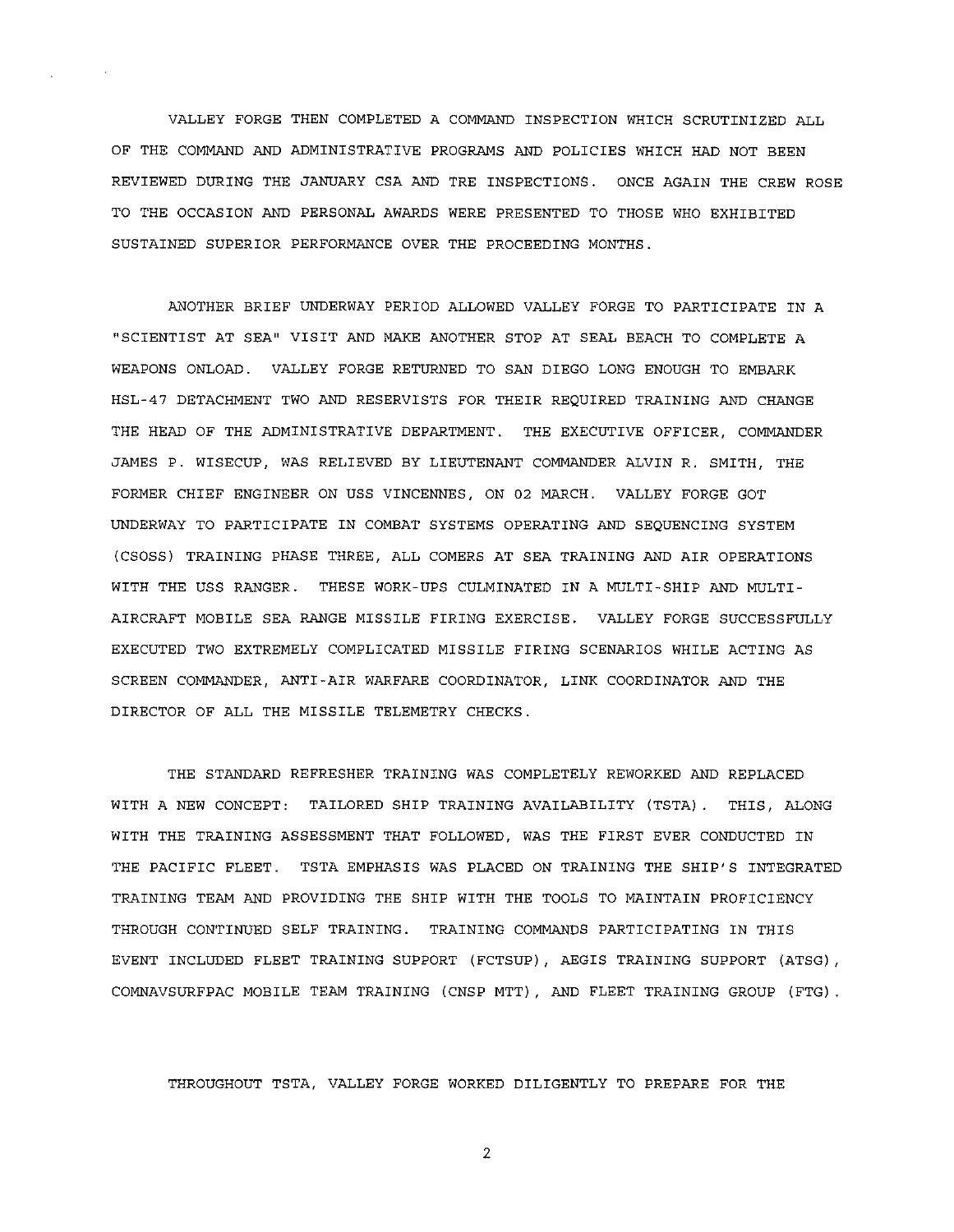UPCOMING CRUISE MISSILE TACTICAL QUALIFICATIONS (CMTQ) . AS SOON AS TSTA WAS OVER, VALLEY FORGE STOOD READY TO DEMONSTRATE HER ABILITY TO DEPLOY ANTI-SHIP CRUISE MISSILES. THE ASUW TEAMS HAD TRAINED EXTENSIVELY AND HAD COMPLETED THE HARPOON TEAM TRAINER DURING THE PREVIOUS YEAR WITH AN EXCELLENT GRADE OF 90 PERCENT. THERE WAS A CLOUD OVER THIS ACCOMPLISHMENT, HOWEVER, DUE TO A PREVIOUS CMTQ FAILURE AND SUBSEQUENT REQUALIFICATION DURING THE PREVIOUS INTER-DEPLOYMENT CYCLE. WHEN THE INSPECTION TEAM ARRIVED AND FOUND THE REVAMPED HARPOON FIRING DOCTRINE AND OTHER ADMINISTRATIVE DETAILS TO BE FREE OF ERRORS, THE TONE OF THE INSPECTION NOTICEABLY CHANGED. THE KNOWLEDGE OF THE TEAM MEMBERS WAS BEYOND REPROACH, EACH WELL VERSED IN HIS ROLE DURING THE OVER-THE-HORIZON TARGETING SCENARIOS. THE QUALIFICATION WAS ALSO THE ULTIMATE TESTING GROUND FOR A VALLEY FORGE CREATED TMA SOFTWARE THAT SUCCESSFULLY ANALYZED MULTIPLE SURFACE CONTACTS SIMULTANEOUSLY AND PROVIDED ACCURATE RANGE INFORMATION ON ALL CONTACTS. THE CREWMEMBERS WHO DEVELOPED THE PROGRAM, OSl MOSELEY AND OS2 WRIGHT, WERE GRANTED A \$2500.00 BENEFICIAL SUGGESTION AWARD FOR THEIR EFFORTS. THE PROGRAM IS UNDER FURTHER TEST AND DEVELOPMENT BY COMMANDER, NAVAL SURFACE FORCES, PACIFIC FLEET. DURING THE COURSE OF THE CERTIFICATION, VALLEY FORGE'S BLUE AND GOLD ANTI-SURFACE WARFARE (ASUW) TEAMS PERFORMED WITH TACTICAL ACUMEN, ACHIEVING 100 PERCENT ORDNANCE ON TARGET IN EVERY OTH-T ENCOUNTER. VALLEY FORGE SURFACE TARGET MOTION ANALYSIS TEAMS WERE ALSO LAUDED BY THE CRUISE MISSILE TACTICAL QUALIFICATION TEAMS WHO OBSERVED VALLEY FORGE THE "BEST" CRUISER THEY HAD EVER EVALUATED AND ON PAR WITH THE MOST PROFICIENT ASUW DESTROYER IN THE FLEET.

SHORTLY AFTER CMTQ, THE CREW WAS GIVEN A SHORT BREAK FROM THE RIGORS OF TRAINING AND TOOK A MORALE BOOSTING LIBERTY CALL IN SAN FRANCISCO. WHEN VALLEY FORGE RETURNED, THE SUPPLY DEPARTMENT WAS UP TO BAT. COMNAVSURFPAC'S SUPPLY MANAGEMENT/3M ASSESSMENT OF VALLEY FORGE WAS CONDUCTED IN EARLY MAY 1992 AND THE RESULTS YIELDED FOUR OUTSTANDING AND ONE EXCELLENT ADJECTIVE GRADES IN FIVE FUNCTIONAL AREAS. THE COMNAVSURFPAC 3M ASSESSMENT PORTION OF THE INSPECTION ENDED WITH SIMILARLY IMPRESSIVE RESULTS, INCLUDING A PMS RECORDED ACCOMPLISHMENT RATE (RAR) OF 99.0% AND A ACCOMPLISHMENT CONFIDENCE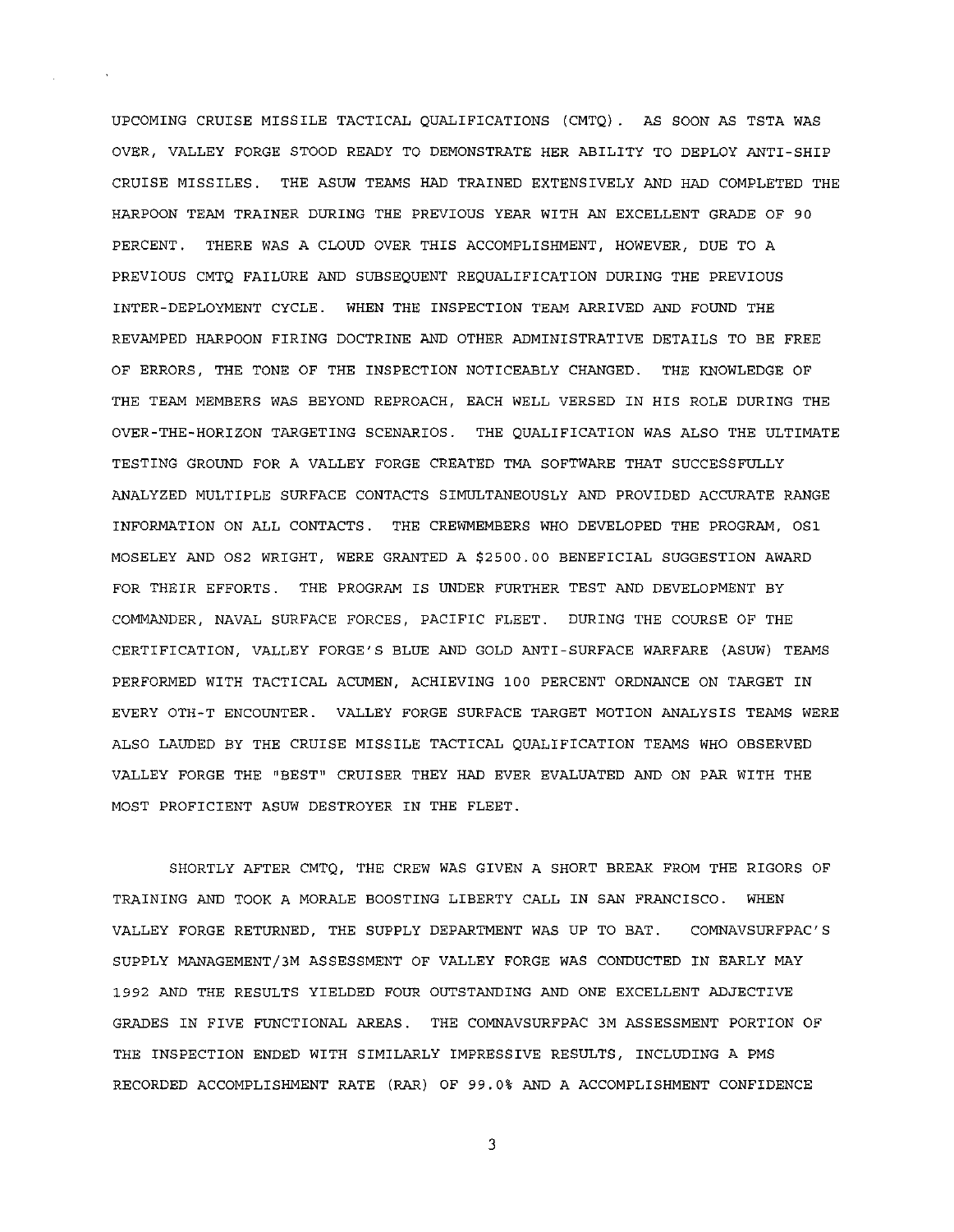FACTOR (ACF) OF 97.1%. THESE PMS SCORES WERE THE HIGHEST ACHIEVED BY ANY SHIP IN SAN DIEGO DURING THE PAST THREE YEARS. THE FOOD SERVICE DIVISION (S-2), HOME OF THE MUCH CELEBRATED "VALLEY FORGE CAFE", EARNED HONORABLE MENTION DESIGNATION FROM COMNAVSURFPAC FOR OUTSTANDING CREW SUPPORT IN THE 1992 NEY COMPETITION.

THERE IS NOTHING THAT MAKES A SAILOR MORE PROUD THAN SHOWING OFF HIS SHIP. OUR DEPENDENTS DAY CRUISE WAS EXTRA SPECIAL IN THAT WE BROUGHT ABOARD STUDENTS FROM JEAN FARB MIDDLE SCHOOL IN ADDITION TO OUR OWN FAMILY AND FRIENDS. EARLIER IN THE YEAR VALLEY FORGE HAD "ADOPTED" THE STUDENTS AND HAD THEM PARTICIPATE IN TOURS AND CREW INTERVIEWS. ABOUT 40 CREWMEMBERS SPONSORED FROM 3-5 SCHOOL CHILDREN EACH AS ESCORTS FOR TOURS. VALLEY FORGE CREWMEMBERS ALSO VOLUNTEERED THEIR TIME TO SPONSOR NUMEROUS EVENTS AT THE SCHOOL, WITH TUTORING AS THE MAINSTAY. BUT OF COURSE, THE BIGGEST EVENT FOR THE STUDENTS AND SHIP CULMINATED ON THIS DAY, THE DEPENDENTS DAY CRUISE, IN WHICH OVER 70 STUDENTS GOT UNDERWAY WITH VALLEY FORGE TO EXPERIENCE A SPECIAL DAY AT SEA.

THE LAST PORTION OF OUR WORK-UPS CONSISTED OF 3 PHASES OF FLEET EXERCISES IN WHICH THE CREW WAS STRETCHED TO THEIR LIMITS. IN THE INTERIM, WE GOT THE OPPORTUNITY TO SAMPLE THE HOSPITALITY OF THE CITY OF SEATTLE, WASHINGTON.

VALLEY FORGE WAS PRESENTED THE LAMPS MK III AVIATION SAFETY AWARD BY ADMIRAL HANCOCK, COMMANDER CRUISER DESTROYER GROUP ONE, ON THE 28TH OF JULY. THE SHIP WON THE AWARD FOR THEIR OUTSTANDING SAFETY RECORD WHILE CONDUCTING EXTENSIVE FLIGHT OPERATIONS DURING THEIR FOURTH DEPLOYMENT TO THE WESTERN PACIFIC/INDIAN OCEAN AND PARTICIPATION IN OPERATION DESERT SHIELD/DESERT STORM. VALLEY FORGE'S AIR TACTICAL AIR CONTROLLERS AND AIR CREW OF HSL 47 DETACHMENT TWO LOGGED WELL OVER 1200 HOURS OF FLIGHT TIME WHILE PARTICIPATING IN A VARIETY OF OPERATIONS RANGING FROM SEARCH AND SURVEILLANCE TO MINE DESTRUCTION. LIKEWISE, THE SHIP AVERAGED BETTER THAT 125 FLIGHT QUARTERS A MONTH WHILE DEPLOYED, PROVIDING THEIR HELICOPTER DECK FOR NUMEROUS DECK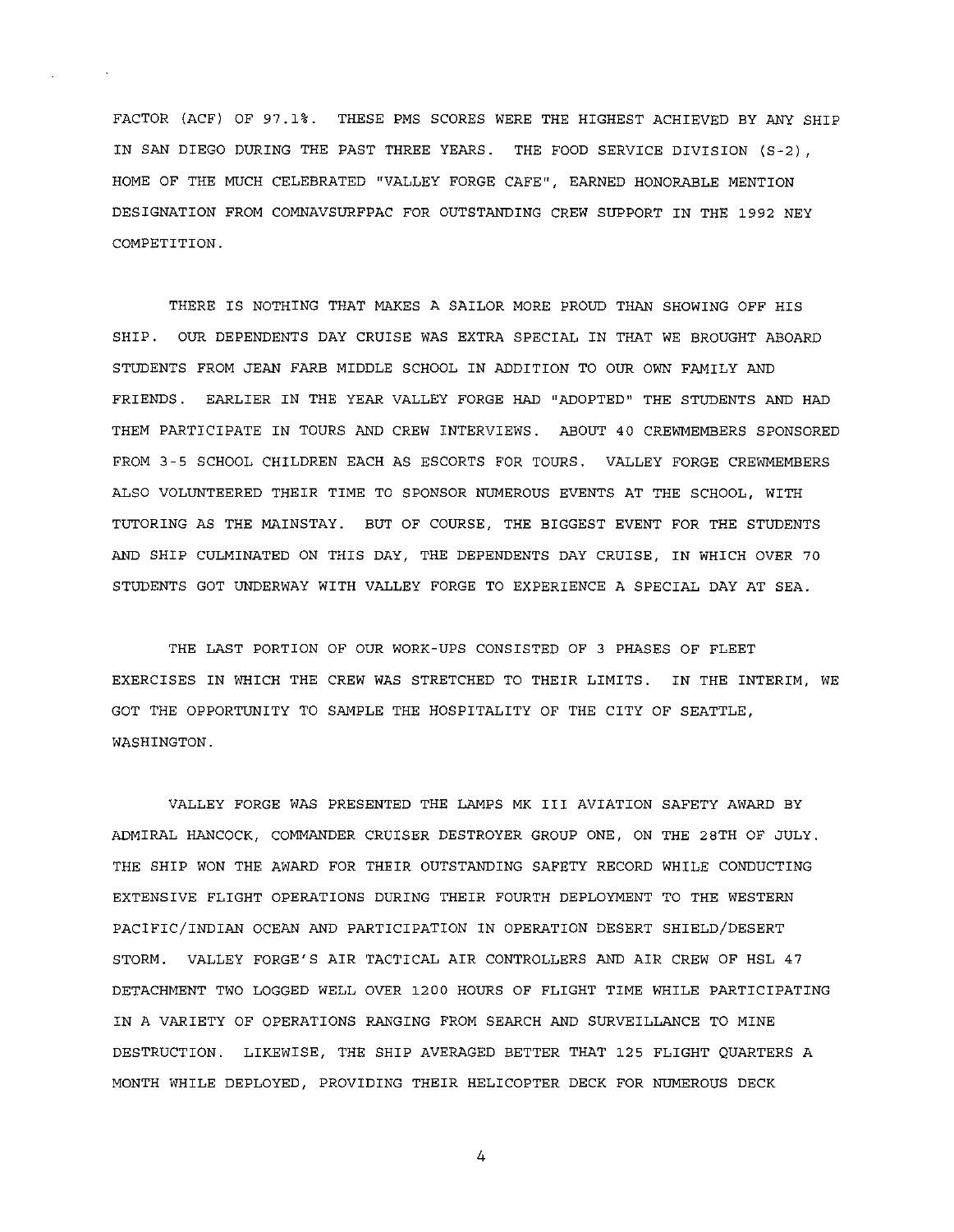LANDING QUALIFICATIONS, REFUELING EVOLUTIONS, VERTICAL REPLENISHMENT AND PASSENGER/LOGISTICS TRANSFERS FOR INTERNATIONAL AS WELL AS U.S. ROTARY WING AIRCRAFT, ALL WITHOUT INCIDENT.

IN THE DAILY EXECUTION OF ANTI-AIR WARFARE COMMANDER DUTIES ON THE TRANSIT FROM SAN DIEGO TO JAPAN, VALLEY FORGE DEVELOPED PROCEDURES AND TACTICS WHICH INCORPORATED THE USE OF A TIMELINE COMPUTER PROGRAM TO AID IN PLANNING PRECISE INTERCEPTS AGAINST INGRESSING AIRCRAFT. THE EFFECT OF SUCH ACCURATE PLANNING FACILITATED AN ECONOMY OF ANTI-AIR WARFARE EFFORTS. THE EFFECTIVENESS OF THIS SYSTEM WAS TESTED IN THE SOUTH CHINA SEA, WHEN INDICATIONS OF POTENTIALLY HOSTILE AIRCRAFT ACTIVITY PROMPTED LAUNCH OF ALERT FIGHTERS TO INTERCEPT THE AIRCRAFT. THE INTERCEPTS WERE EXECUTED ALONG WITH THE LAUNCHING OF ALERT E-2C, F-14 AND TANKER ASSETS, RESULTING IN INTERCEPTS AT OR BETTER THAN THE RANGES SPECIFIED IN THE TIMELINE.

DURING BRIEF OPERATIONS IN SEVENTH FLEET, VALLEY FORGE PARTICIPATED IN TWO JAPANESE MARITIME SELF DEFENSE FORCE (JMSDF) PASSEX'S, INCLUDING EXERCISES IN EACH WARFARE AREA. VALLEY FORGE SERVED AS AAWC DURING SEVERAL HIGHLY SUCCESSFUL AAWEX'S WHICH INCLUDED NON-ORGANIC TANKING, ORANGE P-3C BOGEYS FROM VP-4/VP-6 AND CVW-2 AIRCRAFT. VALLEY FORGE EMPLOYED THE USE OF LAMPS MK III, NON-ORGANIC AND ORGANIC RANGER BATTLE GROUP ASSETS TO PASSIVELY TARGET AND CONDUCT SIMULATED HARPOON STRIKES AGAINST JMSDF UNITS.

TADIL-A INTEROPERABILITY WAS ALSO DEMONSTRATED DURING THE JMSDF PASSEX'S. THE LINK TEAM PROVIDED BOTH JMSDF AND US DECISION MAKERS WITH CONCISE, COHERENT DATA. ADDITIONALLY, VALLEY FORGE USED THE INSTALLED LMS-11 TO PROVIDE REAL TIME LINK-11 ANALYSIS. DUE TO THE TACTICAL MANAGEMENT OF THE INSTALLED MULTI-FREQUENCY LINK SYSTEM, CONNECTIVITY BETWEEN ALL LINK PARTICIPANTS WAS EXCELLENT.

WHILE INPORT YOKOSUKA JAPAN, THE OFFICERS AND VARIOUS CREWMEMBERS ENJOYED A RECEPTION WITH THE OFFICERS AND CREW OF THE JAPANESE DEFENSE SHIP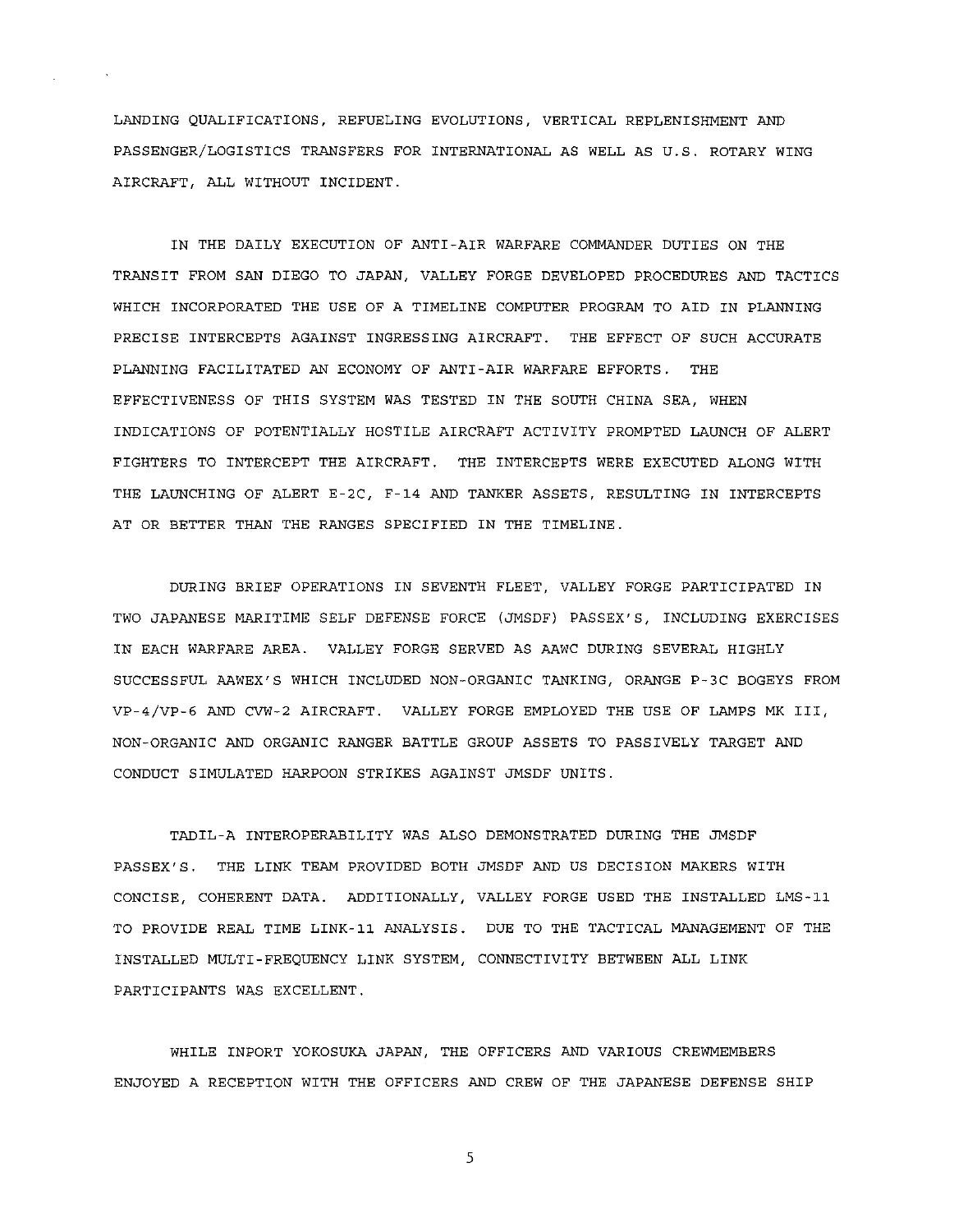(JDS} SHIRANE. AS WE GOT UNDERWAY FROM THE PORT, PERSONNEL PARTICIPATED IN A 3 DAY EXCHANGE AND GOT A CHANCE TO OBSERVE THE UNDERWAY ROUTINE ONBOARD THE JDS SHIRANE.

VALLEY FORGE'S NEXT STOP WAS THE PORT OF PUSAN, KOREA. VALLEY FORGE PARTICIPATED IN PROJECT HANDCLASP WITH THE DUKSUNG ORPHANAGE IN PUSAN KOREA. THE ORPHANAGE, MANAGED BY MS. KIM CHIN KI, IS APPROXIMATELY TWO ACRES IN SIZE AND IS HOME FOR APPROXIMATELY 85 CHILDREN AVERAGING IN AGES 5-9 YEARS WITH A SMALL NUMBER OF INFANTS AND OLDER CHILDREN. CREWMEMBERS DONATED TOYS, CLOTHING, FOOD AND MUNICIPAL SUPPLIES. SOME OF THE SAILORS SPENT THE DAY REFURBISHING PLAYGROUND EQUIPMENT AND MAKING MINOR REPAIRS TO THE FACILITIES AS WELL AS SOME TIME PLAYING WITH THE CHILDREN.

VALLEY FORGE HAD THE DISTINCTION OF HOSTING A LUNCHEON AND VISIT WITH COMMANDER ROYAL KOREAN THIRD FLEET (COMROKTHRDFLT}, VADM HUEN AND CAPT CHO, HIS CHIEF OF STAFF. THIS WAS AN IMPORTANT VISIT AND VALLEY FORGE CAPITALIZED ON EVERY EFFORT TO MAKE AN OUTSTANDING AND LASTING IMPRESSION OF THE U.S. NAVY. THIS TOUR WAS THE FIRST OPPORTUNITY FOR RADM HUEN TO VISIT AN AEGIS CRUISER AS PART OF HIS PROFESSIONAL REQUIREMENTS IN PREPARATION FOR COMMAND QUALIFICATION.

IMMEDIATELY UPON ARRIVAL IN THE PERSIAN GULF IN MID SEPTEMBER VALLEY FORGE ASSUMED DUTIES AS THE ANTI-AIR WARFARE COMMANDER FOR THE ARABIAN GULF, RESPONSIBLE FOR COORDINATING THE TACTICAL DATA EXCHANGE FOR ALL ASSIGNED UNITS AND CONTROLLING AIRCRAFT PATROL MISSIONS IN SUPPORT OF THE UNITED NATIONS "NO FLY" ZONE IN SOUTHERN IRAQ (OPERATION SOUTHERN WATCH) . DURING THE ENTIRE PERIOD OF THE RANGER BATTLE GROUP'S ASSIGNMENT IN THE GULF, NOT ONE IRAQI AIRCRAFT FLEW SOUTH OF THE 32ND PARALLEL. VALLEY FORGE ALSO PARTICIPATED IN SEVERAL UNIQUE JOINT AND COMBINED OPERATIONS WITH FRENCH, BRITISH AND EVEN A RUSSIAN GUIDED MISSILE DESTROYER, THE ADMIRAL VINOGRADOV, MARKING THE FIRST TIME A MULTI-NATIONAL EXERCISE WAS CONDUCTED WITH A RUSSIAN WARSHIP. IN FURTHER EFFORTS TO EXERCISE COMBINED OPERATIONS AND SUPPORT, VALLEY FORGE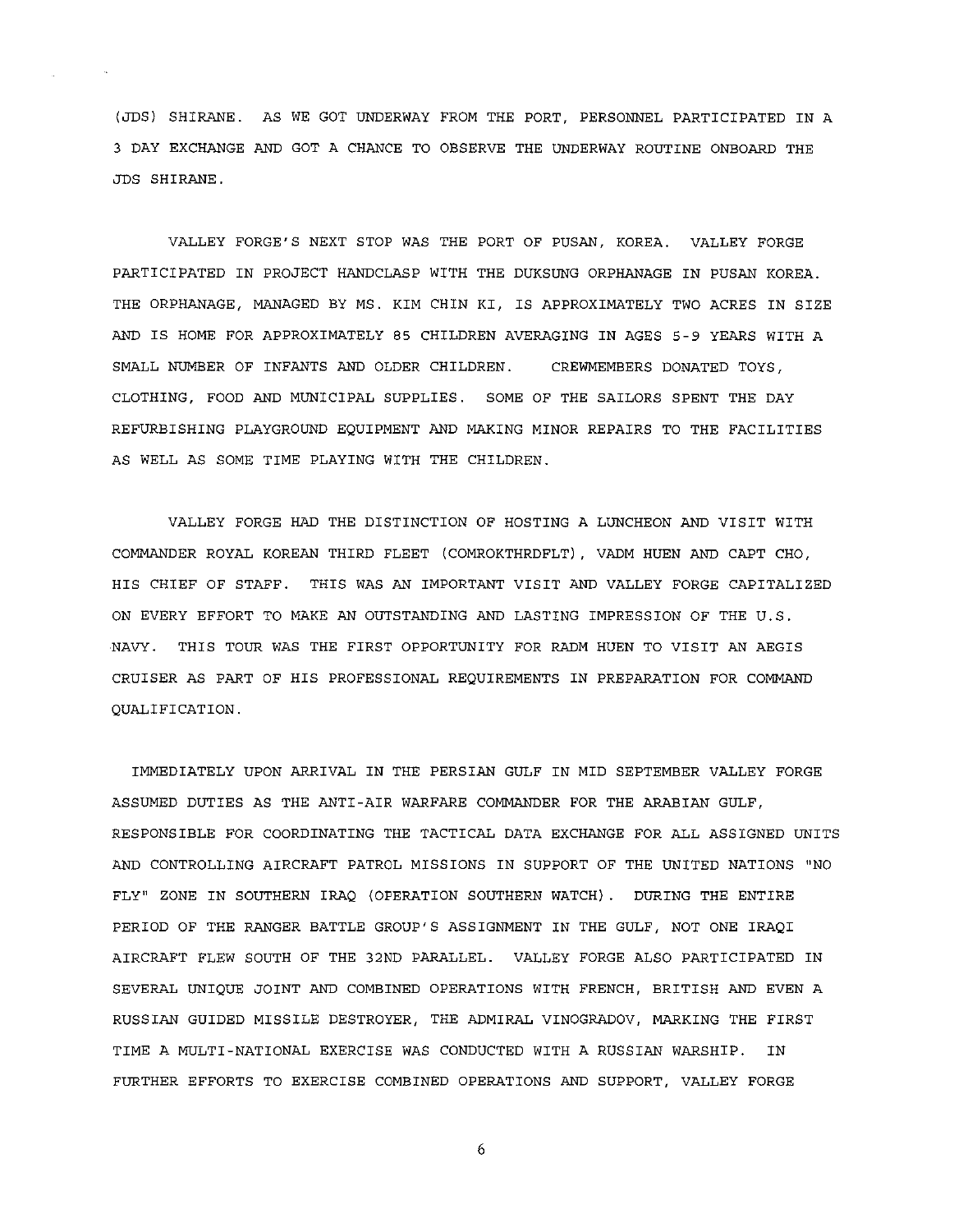CONDUCTED IT'S FIRST INTERNATIONAL UNDERWAY REPLENISHMENT WITH THE FRENCH SHIP VAR. OUR CREW ALSO ENJOYED A FELLOWSHIP WITH THE CREW OF THE FRENCH DESTROYER GEORGES LEYGUES.

IN EARLY DECEMBER, VALLEY FORGE, RANGER, AND WABASH LEFT THE ARABIAN GULF AND STEAMED AT HIGH SPEED TO THE COAST OF SOMALIA, AFRICA, TO PROVIDE INITIAL ENABLING FORCE SUPPORT FOR OPERATION RESTORE HOPE. AS THE SHIP MADE HER TRANSIT, SHE RESPONDED TO A CALL FOR HELP FROM A 125 FT WOODEN BOAT, THE MOTOR VESSEL CHAMSAGAR. THE BOAT WAS DISCOVERED BY THE SHIP'S LAMPS MK III HELICOPTER WHILE CONDUCTING ROUTINE NIGHT FLIGHT OPERATIONS 07 DECEMBER. AFTER ESTABLISHING COMMUNICATIONS WITH THE BOAT VIA BRIDGE TO BRIDGE VHF RADIO, A SPOKESMAN FOR THE PASSENGERS INDICATED THAT THE BOAT HAD BEEN UNDERWAY FOR 3 DAYS AND URGENTLY REQUIRED FOOD, WATER AND MEDICAL ASSISTANCE. THIS INTERPRETER DESCRIBED THE PASSENGERS AS THE "SUFFERING PEOPLE OF SOMALIA" FLEEING THEIR HOMELAND. USS VALLEY FORGE IMMEDIATELY CLOSED THE BOAT AND, WITH A MEDICAL DETACHMENT FROM USS RANGER, COMMENCED ASSISTANCE OPERATIONS. THE CREW OF VALLEY FORGE WORKED THROUGHOUT THE NIGHT TO PREPARE THE TRANSFER OF SUPPLIES BY HELICOPTER. THE FOLLOWING MORNING, 12 LIFTS INCLUDING 250 GALLONS OF WATER AND OVER 500 POUNDS OF FOOD WERE COMPLETED. THIS WAS THE FIRST OFFICIAL ACT OF HUMANITARIAN AID DURING OPERATION RESTORE HOPE.

10 DECEMBER MARKED ANOTHER FIRST FOR THE NAVY. IN ADDITION TO SERVING AS AIR DEFENSE ZONE COORDINATOR, ANTI-AIR WARFARE COMMANDER AND THE PRIMARY NAVAL GUN FIRE SUPPORT SHIP FOR THE NAVY AND MARINE AMPHIBIOUS FORCES, VALLEY FORGE EMBARKED A DETACHMENT OF AIR TRAFFIC CONTROLLERS FROM USS RANGER TO ASSIST IN DUTIES AS MOGADISHU INTERNATIONAL AIR TRAFFIC CONTROL FACILITY. THE SPY RADAR SUCCEEDED WHERE THE SHORE UNITS COULD NOT DUE TO SEVERE EQUIPMENT LIMITATIONS ASHORE. AROUND THE CLOCK LANDING ASSISTANCE WAS PROVIDED FOR HUNDREDS OF RELIEF AIRCRAFT ORIGINATING FROM AROUND THE WORLD AND RANGING IN SIZES FROM THE U.S. AIR FORCE C-5 GALAXY TRANSPORTS TO SINGLE ENGINE CESSNAS. THIS TASK WAS FURTHER COMPLICATED AT NIGHT WITHOUT INSTALLED AIRSTRIP LIGHTING, GUNFIRE DIRECTED AT THE FLIGHTS AND SHARED AIRSPACE WITH A MULTITUDE